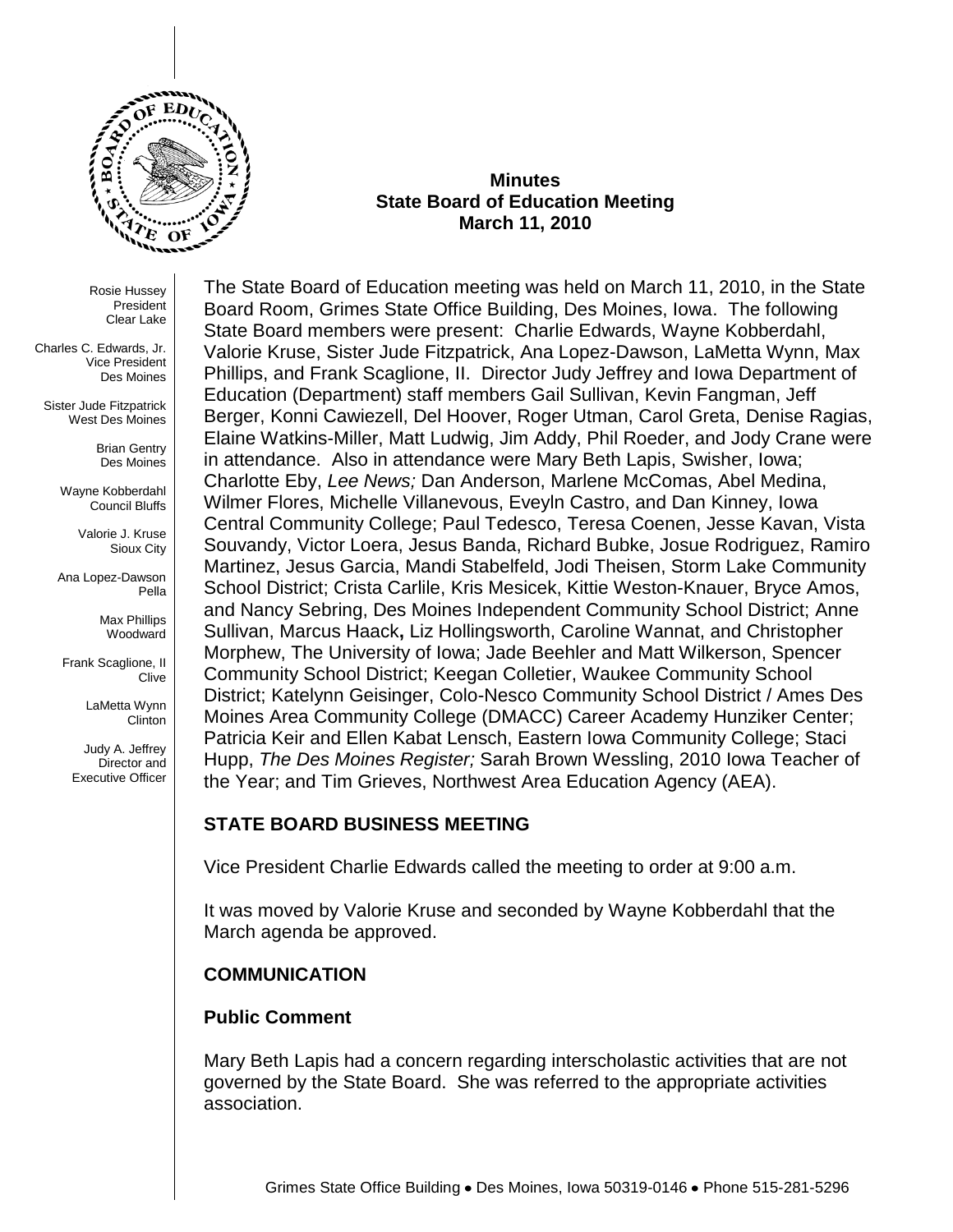# **Director Report**

### Assessment for Learning (Formative Assessment)

Judy Jeffrey reported that the Department has been actively working with teachers and Margaret Heritage, from the University of California-Los Angeles, on assessment for learning (formative assessment). This will be an important component of the Race to the Top application. All ten AEAs, 17 local education agencies, and eight higher education institutions are participating in this work.

Jeffrey received a note from Margaret Heritage complimenting the Iowa members as some of the most knowledgeable and capable people in the United States on this important topic.

#### ❖ Special Education Achievement Work Group

Jeffrey reported that a Department work group has been focusing on raising the academic achievement of students with disabilities. A long range planning document has been approved and training in mathematics will begin this summer.

#### ❖ Continue to Improve the Iowa Core

Jeffrey indicated that the Department continues to focus on providing resources to schools for the Iowa Core. Links have been placed on Facebook and Twitter. Online resources also include:

- The Department's YouTube channel
- The Iowa Core webpage with the interactive links to the essential skills and concepts
- Live interviews from the Iowa Journal
- The Department's Legislative Briefing on the Iowa Core
- Department of Education Visits to Iowa's Community Colleges Jeffrey and Roger Utman, Division of Community Colleges and Workforce Preparation Administrator, have been visiting Iowa's community colleges. On February 15, 2010, they traveled to Eastern Iowa Community College District, on March 3 they visited Northwest Iowa Community College, and on March 4 they visited Iowa Lakes Community College. Jeffrey said she is impressed with the quality of the programs and the opportunities that are being provided to high school and postsecondary students.
- Graduation Rate

Jeffrey reported that the Department recently released the National Governors Association (NGA) cohort graduation rate. Even though *The Des Moines Register* headline said Iowa's graduation rate had decreased, there is no way to know that as this is the first year that the actual number of students enrolled in  $9<sup>th</sup>$  grade and graduated four years later can be reported.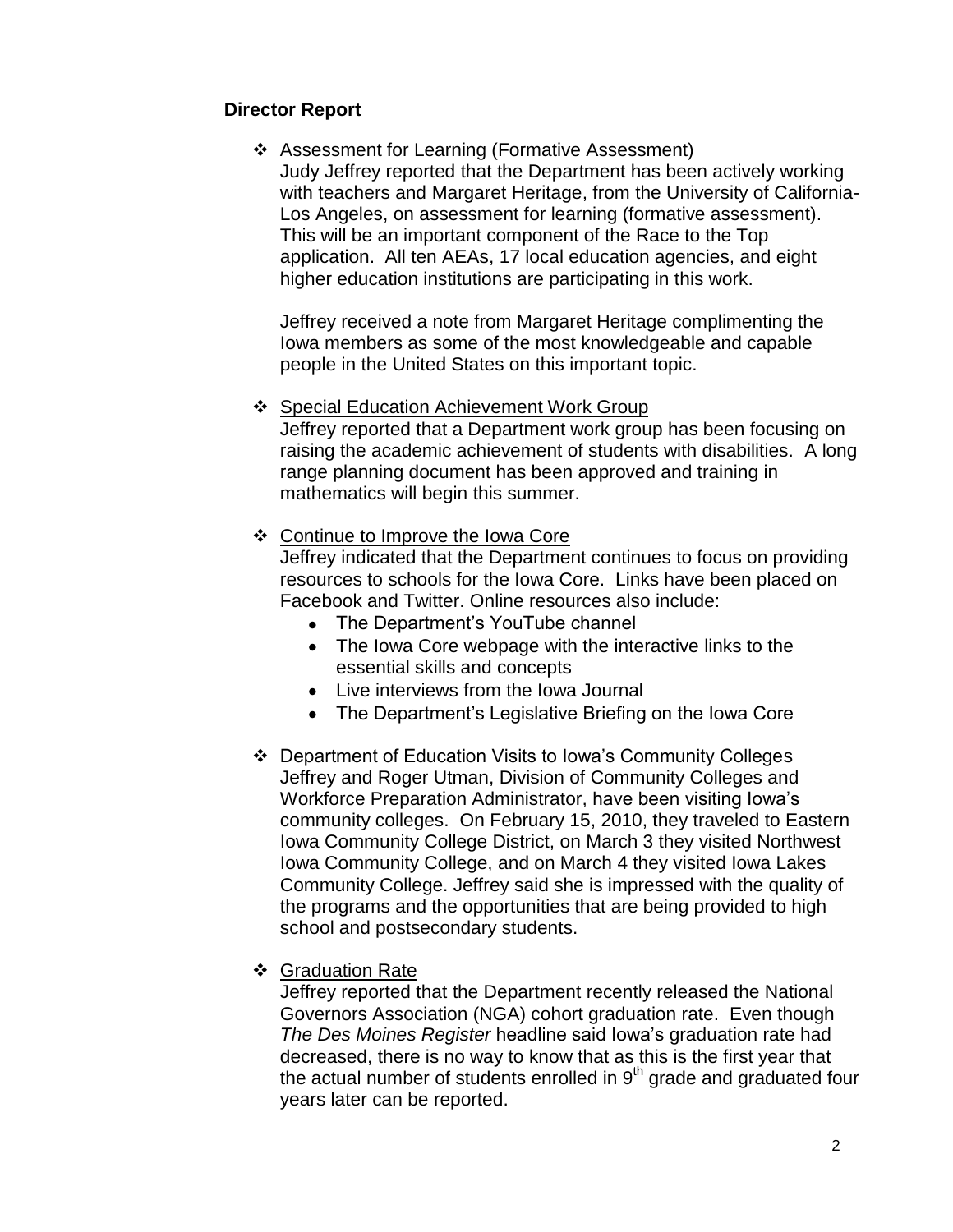Jeffrey stated that with the capability of the unique student identifier, the Department can now track all students who remain in Iowa. The NGA cohort rate also only allows for a four-year graduation rate when there are students who may take more than four years to graduate. In the future, it will be possible to report two different rates – those who graduate in four years and those who take longer.

#### ❖ National Core Standards

Jeffrey indicated that the National Core Standards document is open for public input at [www.corestandards.org.](http://www.corestandards.org/) Department staff members have been continually providing comments to earlier drafts.

Jeffrey mentioned there are concerns with the document. One concern deals with categorization by grade levels rather than age ranges or grade spans. Another concern is the stipulation by the Council of Chief State School Officers (CCSSO) and the NGA that states need to adopt the standards word for word. Another concern deals with "skill and drill" in the language arts section.

Jeffrey stated that the Department is extremely supportive of the movement and believes that National Core Standards are essential for all of the students in the nation. Jeffrey told State Board members that if they are in agreement with these concerns, they should weigh in during this time of public comment either as a Board or individually.

#### ❖ Race to the Top

Jeffrey reported that Iowa was not selected to receive the first round of the Race to the Top funds. Many of the states that received the funds had been working since last summer to build collaboration and understanding of their plan. Time was constrained and many of the face-to-face meetings had to be cancelled because of inclement weather.

Jeffrey explained some of the challenges the Department will face in gearing up for the second round. One of the challenges is that the Department will not receive feedback on the round one application until the first part of April with the second application being due on June 1. Another dilemma is that legislation that was passed demands administration and teacher associations to agree on one of four intervention models for the schools that have been determined to be persistently lowest achieving schools. There are significant differences of opinion regarding this legislation and school districts did not sign on to Race to the Top because of these differences.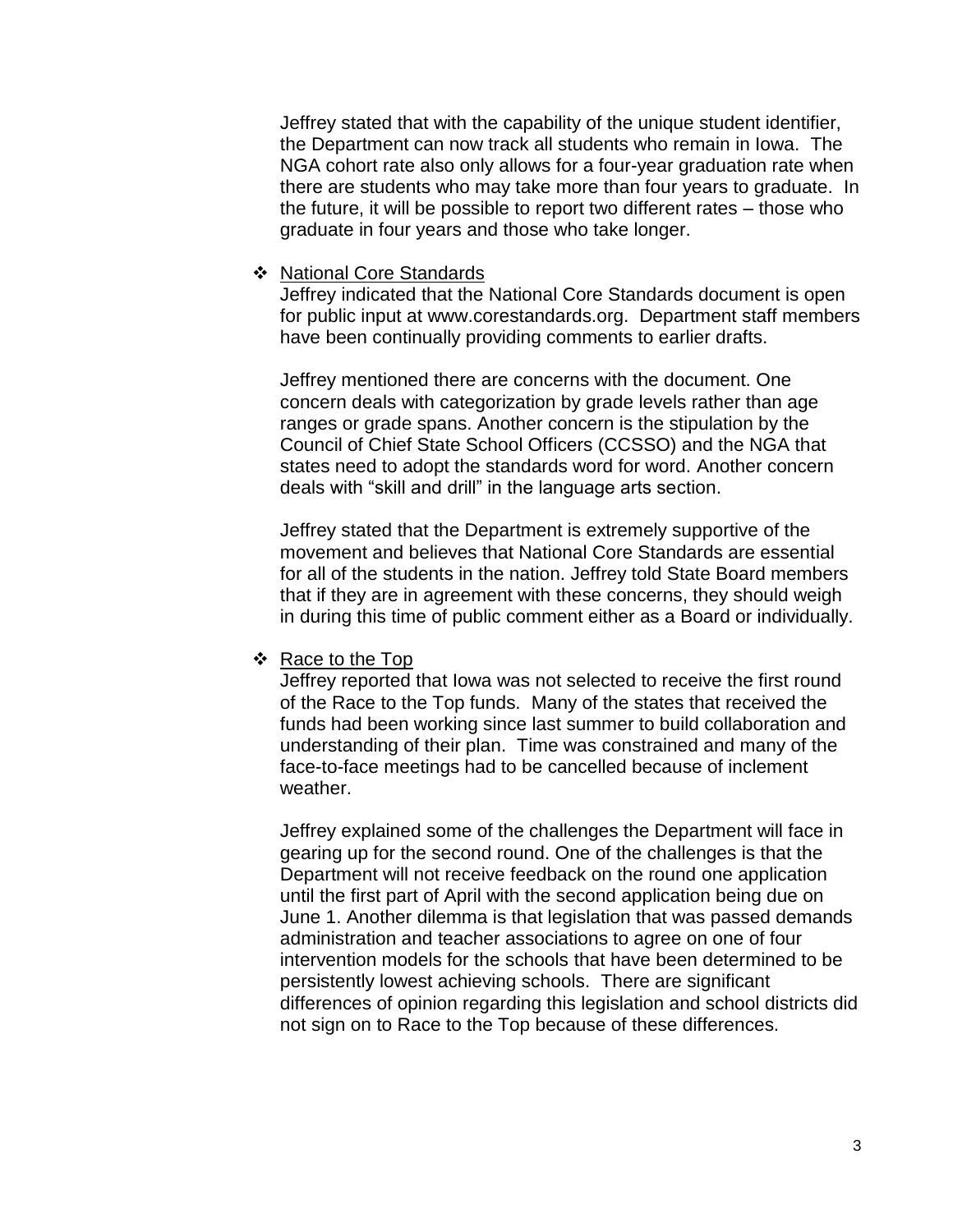Elementary and Secondary Education Act (ESEA) Reauthorization Jeffrey stated that she continues to serve on the CCSSO ESEA Reauthorization Committee. The Secretary of Education will be releasing a draft of the U. S. Department of Education's proposal. Congress is expected to take up the discussion seriously in May if health care is settled.

#### ❖ State Employee Retirement Incentive Jeffrey indicated that up to 60 of the 128 eligible Department employees are expected to take advantage of the early retirement incentive. The Department will be faced with serious manpower issues as it currently has a little over 200 people and the anticipated retirements combined with the current vacancies will result in transition issues. The Department will be constrained with filling the vacant state funded positions because of the economic situation that

# **Legislative Update**

exists in the state.

Konni Cawiezell, Legislative and Policy Liaison, Office of the Director, and Jeff Berger, Chief Financial Officer, Office of Internal Administrative Services, provided a legislative update. Cawiezell provided an update on the Department's seven prefiled bills and the state's reorganization legislation.

Jeff Berger provided an update on the education appropriations bill and school funding. He stated that a decision on allowable growth has been delayed because the Legislature wants to see how revenues will rebound. Berger also indicated that preschool funding will receive new dollars for the fourth and final year.

### **Recognize Wayne Kobberdahl and Frank Scaglione for their State Board Service**

State Board members Charlie Edwards, Sister Jude Fitzpatrick, and Valorie Kruse provided comments and presented gifts to Wayne Kobberdahl and Frank Scaglione for their service to the State Board.

#### **Consent Agenda**

Valorie Kruse moved and LaMetta Wynn seconded to approve the consent agenda. The motion carried unanimously.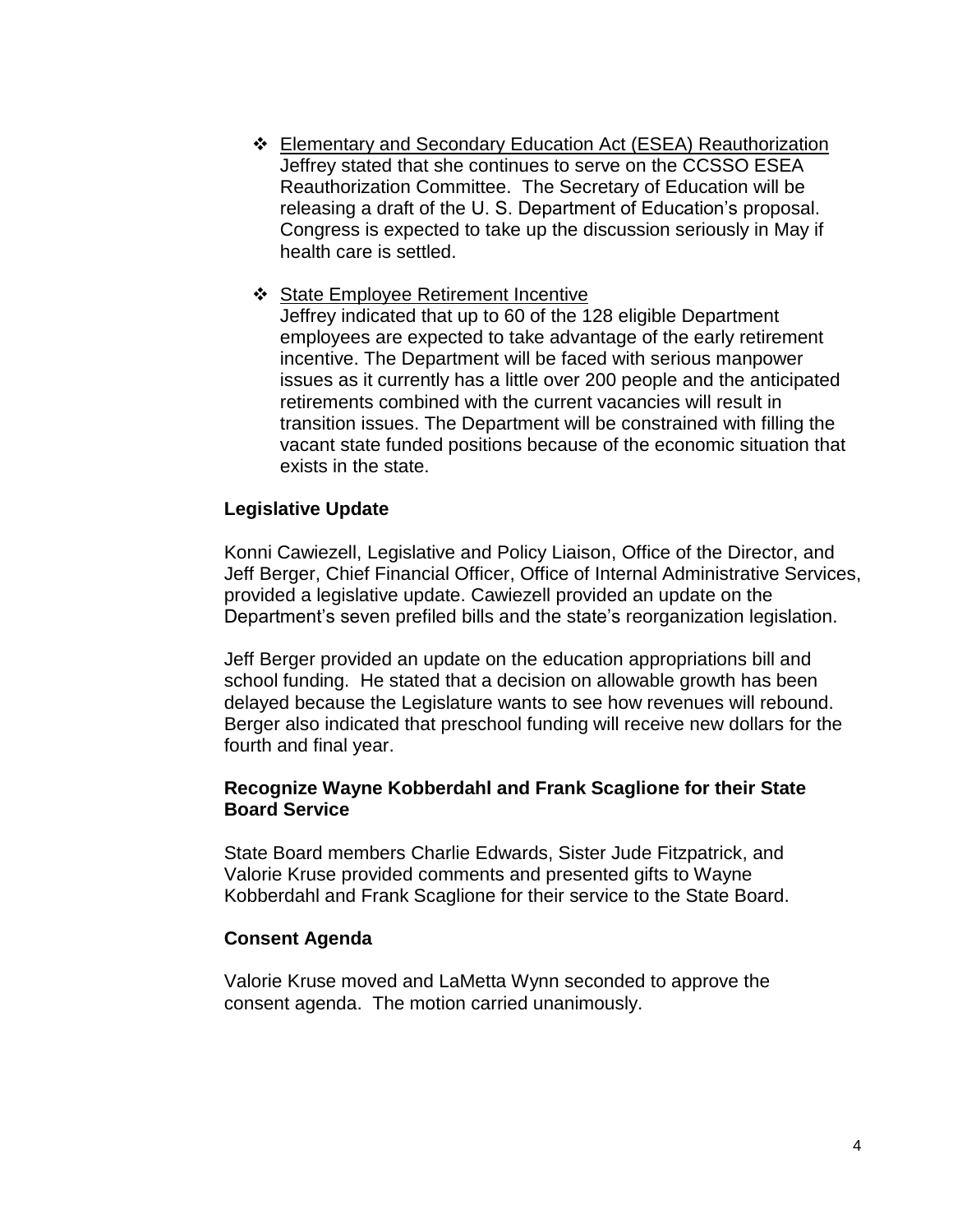# **Appeal Decision**

Carol Greta, Attorney, Office of the Director, indicated the Cameron Wilson appeal decision deals with an expulsion from the Oelwein Community School District. Greta reported that the student involved willingly brought marijuana to school for the purposes of selling. Precedential cases have established that it is not unreasonable for a school board to expel a student for the rest of the school year who commits this conduct. While not required to do so, the school district provided an appropriately licensed teacher to continue working with the student so he would be able to rejoin his class in the fall.

**Motion**: It was moved by Max Phillips and seconded by Sister Jude Fitzpatrick to affirm the decision of the Oelwein Community School District local school board to expel Cameron Wilson for the remainder of the 2009-10 school year.

**Vote**: The motion carried unanimously.

# **Rules: Chapter 56 –Vocational Rehabilitation Services (Notice)**

Carol Greta, Attorney, Office of the Director, indicated that the majority of the changes to the Vocational Rehabilitation Services rules were designed to make it easier for potential clients of the Division of Vocational Rehabilitation to access services and to engage in the appeal process.

Greta stated that one item sent out for comment dealt with postsecondary assistance. Because of the limited amount of resources and the decrease in the amount of financial assistance available to clients as they enter into postsecondary institutions, the division is recommending that they decrease the amount that any one student might get so a broader number of students may be served.

Director Jeffrey indicated that waiting lists are growing because of the economic downturn and the lack of financial resources.

**Motion**: It was moved by Wayne Kobberdahl and seconded by Ana Lopez-Dawson to give notice of its intent to amend Chapter 56.

**Vote**: The motion carried unanimously.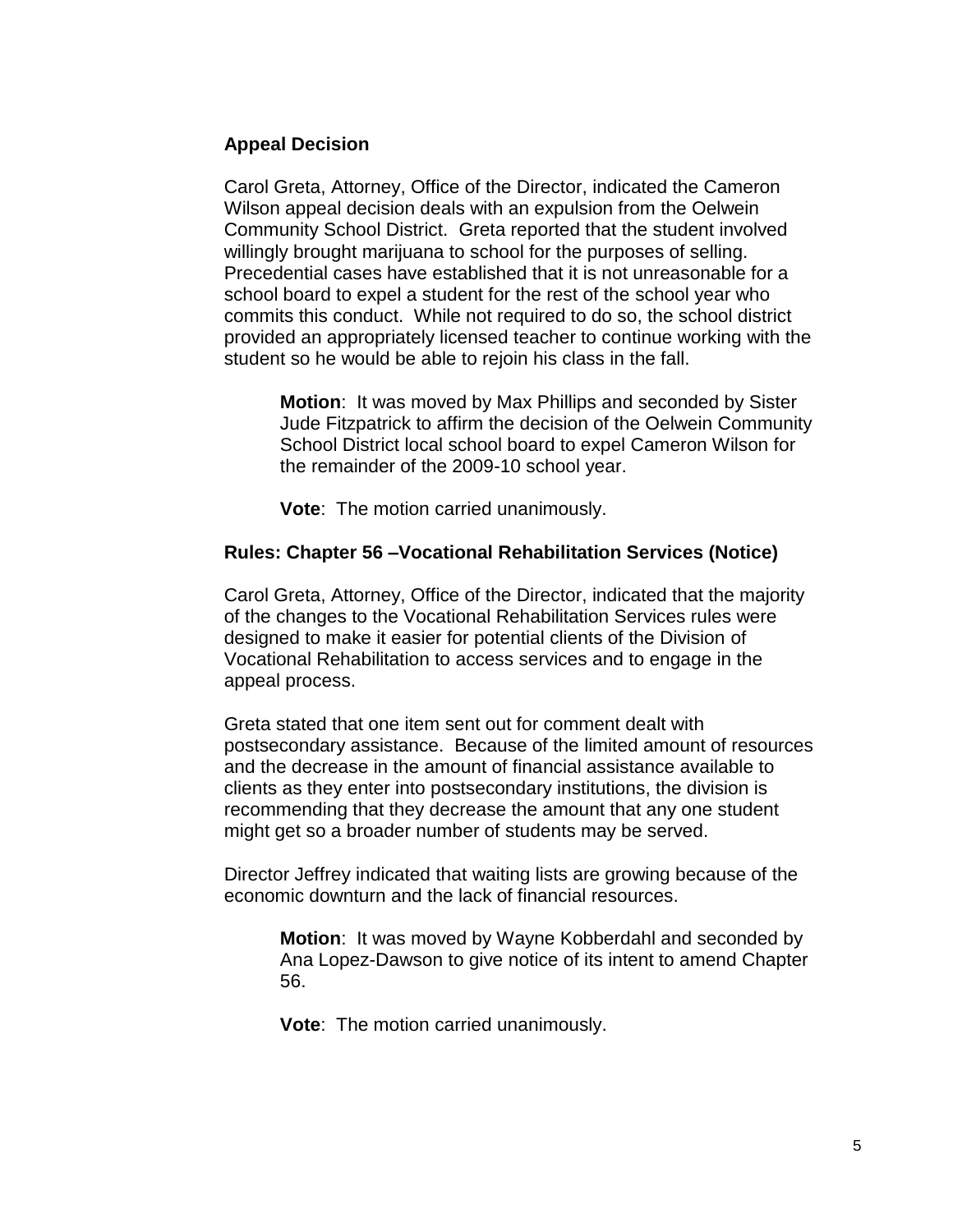### **Approval for Charter Status – Storm Lake Community School District**

Del Hoover, Deputy Division Administrator of the Bureau of Accreditation and School Improvement Services, introduced Paul Tedesco, Superintendent, and Teresa Coenen, Principal, Storm Lake Community School District. Coenen is also in charge of the charter school.

Hoover referred the Board to a document entitled "Storm Lake/Iowa Central/ Buena Vista Early College Charter School." This document outlines the following:

- School/District Information
- Charter Mission
- Charter Description
- Charter Snapshot
- Financial Stability
- Goals that were included in the original charter and the progress on the goals
- A matrix that includes lowa's goals for the charter school program and how the charter measures up to the goals

Superintendent Tedesco indicated that the charter school is open to all Storm Lake high school students and the main goal is to have first generation students have the opportunity to attend college and be surrounded by support systems. Tedesco stated they have a partnership with Iowa Central Community College and Buena Vista University. Tedesco introduced President Dan Kinney, Marlene McComas, and Dan Anderson from Iowa Central Community College.

Teresa Coenen stated that this is the fifth year for the charter. She shared highlights of the charter and reported progress made on the goals. She reported statistics that included percentage of first generation students to graduate from high school, percentage of low socioeconomic status population, percentage of English Language Learners, percentage of non-Caucasian students, number of program completers, and the number of program completers that are working in the Storm Lake area.

Current charter students and high school seniors that plan to attend the charter next year addressed the Board and provided testimonials.

There was discussion on the data sets, what Storm Lake did to require the charter status, authorization that is needed for charter status, how the charter is funded, what charter schools offer that can't be offered through the regular school system, the cap on the number of allowed students, application eligibility guidelines, and the learning curve and challenges experienced.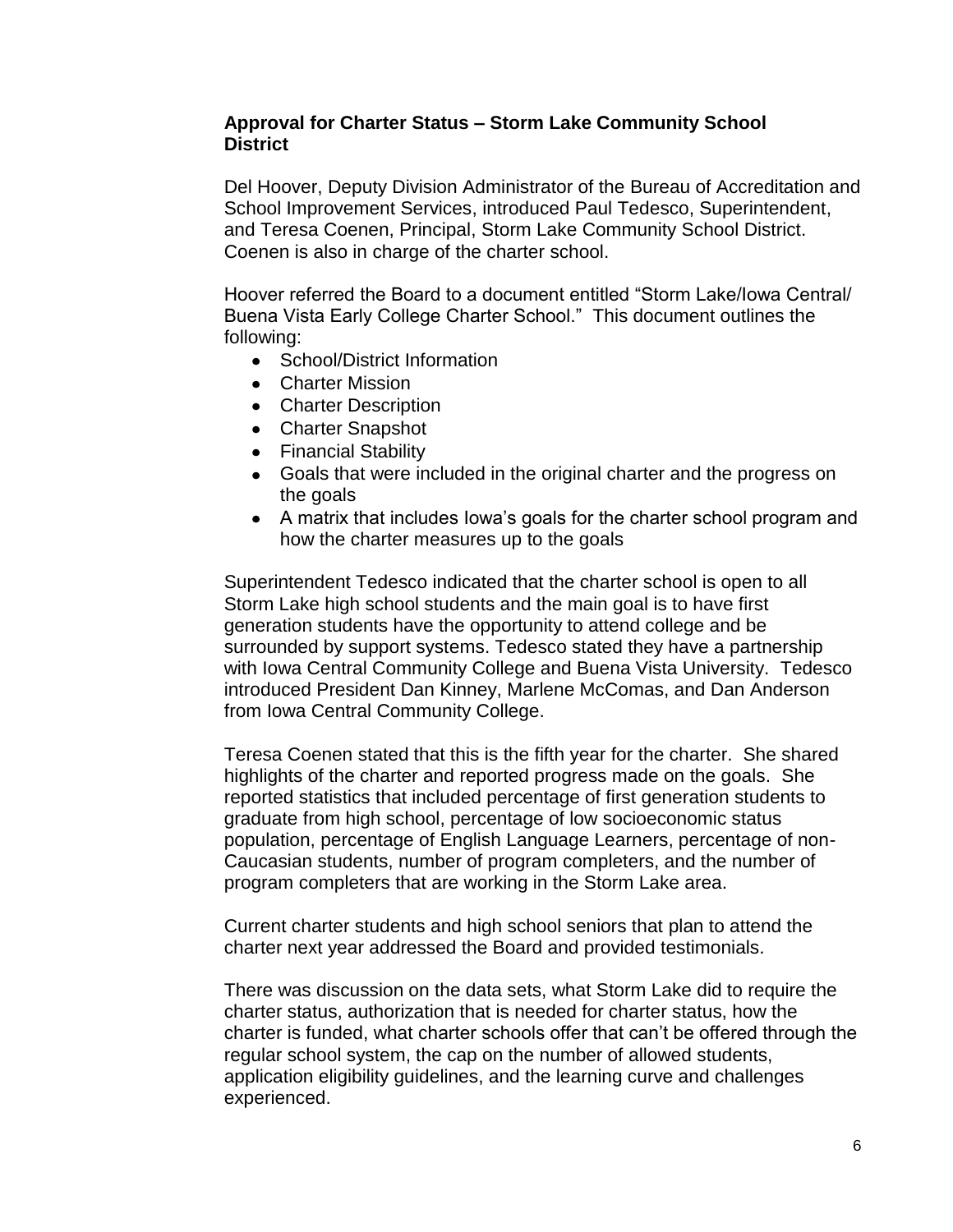**Motion**: It was moved by Sister Jude Fitzpatrick and seconded by Ana Lopez-Dawson to approve the Storm Lake/Iowa Central/Buena Vista Early College Charter High School charter for Storm Lake Community School District through the end of the 2013-2014 school year. The charter school shall work with the Iowa Department to refine measurable goals and align to newly emerging data systems at the Department.

**Vote**: The motion carried unanimously.

# **Approval for Charter Status – Des Moines Independent Community School District**

Del Hoover, Deputy Division Administrator of the Bureau of Accreditation and School Improvement Services, introduced Kittie Weston-Knauer and Kris Mesicek, Des Moines Independent Community School District.

Hoover referred the Board to a document entitled "Des Moines Charter School – New!" This document outlines the following:

- School/District Information
- Charter Mission
- Description of Charter
- Charter Innovation
- Des Moines Charter School Goals
- Des Moines Charter School Objectives
- Required Chapter 12 Flexibility

Kittie Weston-Knauer stated that the development of the Des Moines charter school evolved because of a need to engage more middle and high school students who are at risk of dropping out. She shared statistics that included the number of dropouts and the number of persistently lowest achieving schools in the Des Moines Independent Community School District.

Weston-Knauer provided background on the development of the Charter School application. Weston-Knauer stated that, if approved, the charter school will open in August 2010 with an enrollment of 100 students. The students will be selected by lottery with 50 students being seventh graders and 50 students being eighth graders. While the charter is open to all students, additional recruitment will focus on students who display early warning indicators that are associated with not completing high school. Each year, 50 new seventh grade students will be added until the total enrollment of 300 students is reached in grades 7-12.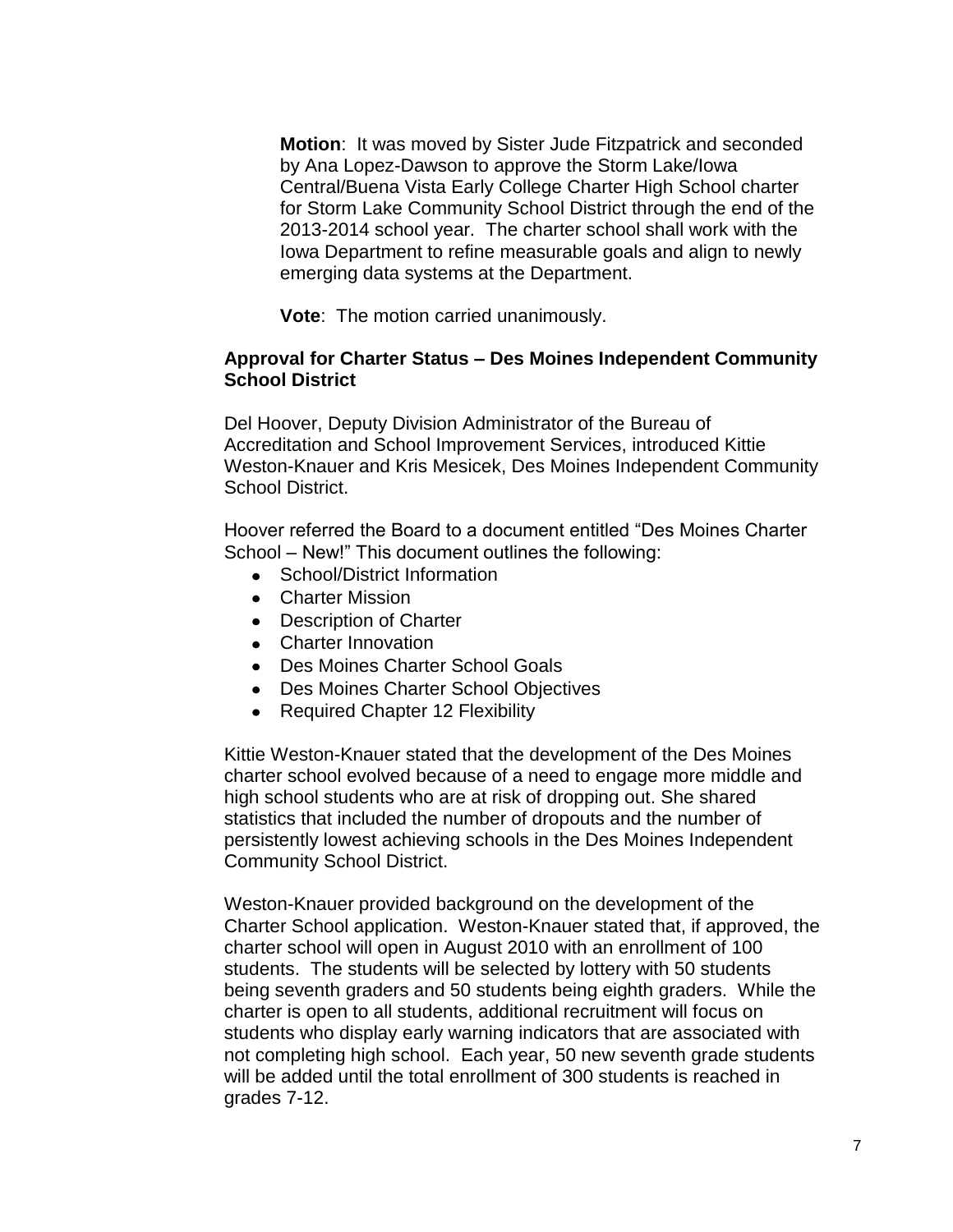Weston-Knauer indicated that the State Board's support will ensure the students in the Des Moines charter school will meet or exceed the standards of the Iowa Core and be able to develop the  $21<sup>st</sup>$  century skills through the implementation of a variety of research-based student-centered instructional strategies. She shared examples of other benefits the charter will offer.

Weston-Knauer stated that being unencumbered by state and local bureaucracies will also allow the Des Moines charter school to quickly respond to student and family needs as well as the rapidly changing external environment. The lessons learned with the charter school will be shared throughout the district and the state.

There was board discussion on how this charter could affect how business is done in larger school districts, what the financial impact would be, whether the charter is requesting enough flexibility, what mechanisms will be in place to work with families, if more should be done to provide the same opportunities for every child in the state, and why the Board hasn't received more charter school applications.

Judy Jeffrey indicated that the flexibility being requested in the Des Moines charter application could have been approved by her, but because of what the charter will offer, she felt it was a good model for the State Board to approve.

**Motion**: It was moved by Max Phillips and seconded by LaMetta Wynn to approve the charter school application for the Des Moines Independent Community School District. The charter will be called Des Moines Public Charter School.

**Vote**: The motion carried unanimously.

#### **Fiscal Year 2010-2011 Annual Budget Approval for Area Education Agencies**

Director Judy Jeffrey introduced Denise Ragias, Finance, Facilities and Operation Services Consultant, and Tim Grieves, Northwest AEA Administrator. Grieves also serves as the chair of the AEA chiefs.

Ragias reviewed the timeline for submission of the budgets and the materials that were provided to the Board for their review and approval. She asked the Board to note that the Individuals with Disabilities Education Act federal grant appears as both revenue and expenditure because it flows through the AEAs to school districts; AEAs 13 and 14 will be merging as of July 1, 2010, so fiscal year 2011 will be the last year they will receive sharing operations money; and federal revenues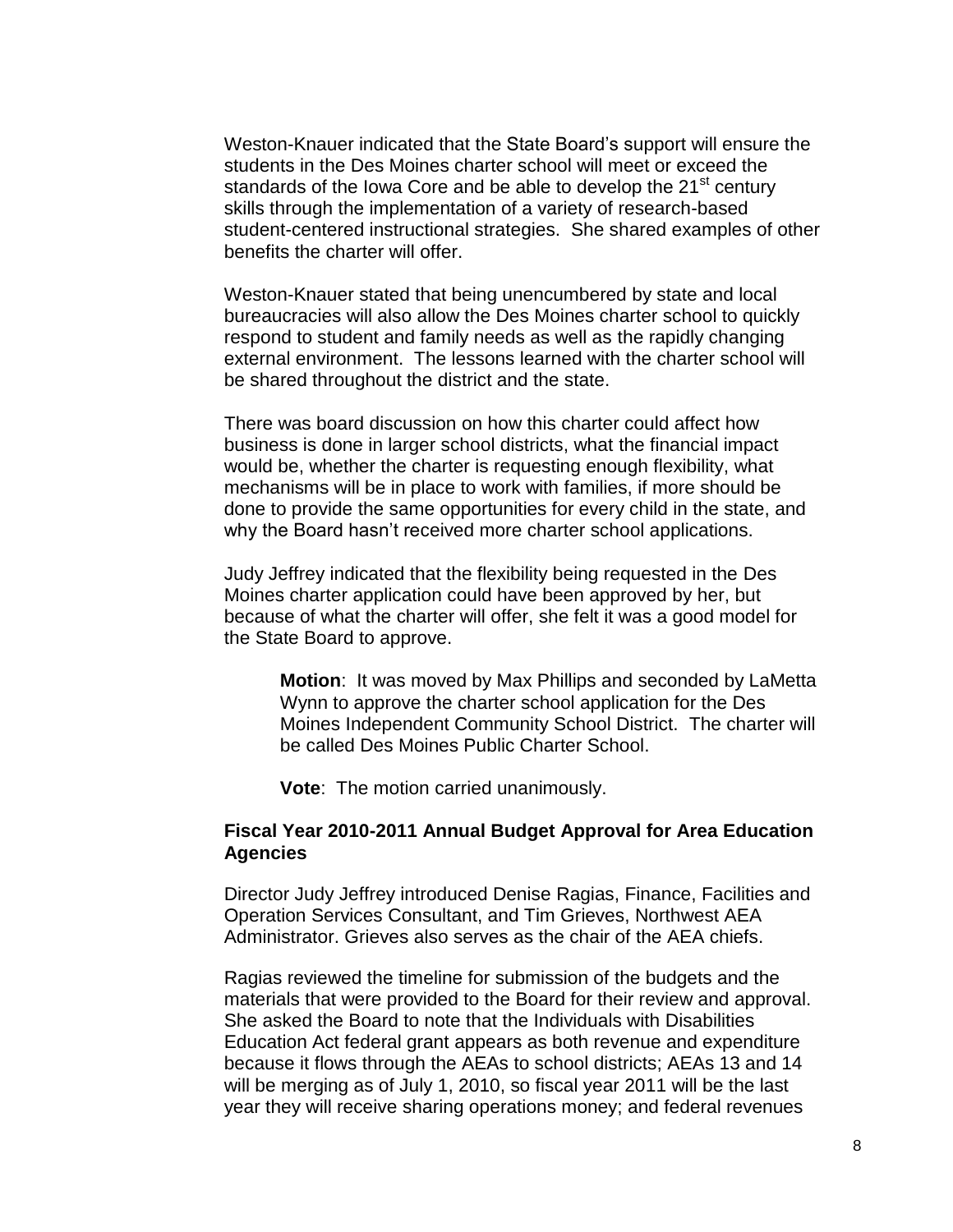have increased in fiscal year 2010 and fiscal year 2011 while state revenues have decreased due to the American Recovery and Reinvestment Act.

Tim Grieves reviewed a document that identified the top three priorities for the AEAs. The priorities are: Child Find, Iowa Core Rollout, and Autism. He stated that the Iowa Core is the top priority that AEAs need to help the Department rollout. He indicated that AEAs are trying to be more systematic across the state.

There was discussion as to if AEAs had the funding and resources to begin delivering the services related to the Iowa Core.

**Motion**: It was moved by Sister Jude Fitzpatrick and seconded by Wayne Kobberdahl to approve the AEA budgets for the fiscal year 2010-2011.

**Vote**: The motion carried unanimously.

#### **The University of Iowa Superintendent Preparation Program**

Matt Ludwig, Bureau of Accreditation and Improvement Services Leadership Consultant, introduced Anne Sullivan and Marcus Haack from The University of Iowa. Sullivan introduced Liz Hollingsworth, Caroline Wannat, and Christopher Morphew also from The University of Iowa.

Ludwig stated that a significant amount of work done to review The University of Iowa Superintendent Preparation Program was supported through the Wallace Leadership grant. He described the makeup of the review panel and the process used by the University in identifying the components of the conceptual framework - Instructional Leadership, Transformational Leadership, and Operational Leadership.

Ludwig reviewed the standards Governance and Resources, Diversity, Faculty, Assessment, Administrator Preparation Clinical, Administrator Preparation Curriculum and indicated that all standards had been met. He also reviewed the Strengths and Concerns/Recommendations. Ludwig mentioned that both the institution's teacher and administrator preparation programs are scheduled to be reviewed in 2010-11.

There was discussion on how to balance theory and practice, groups that were targeted to provide feedback, and what is being done to set an agenda to transform the community's view and outlook of education.

Director Jeffrey reminded the Board that The University of Iowa had to redesign and resubmit the superintendent's program because they were not originally approved.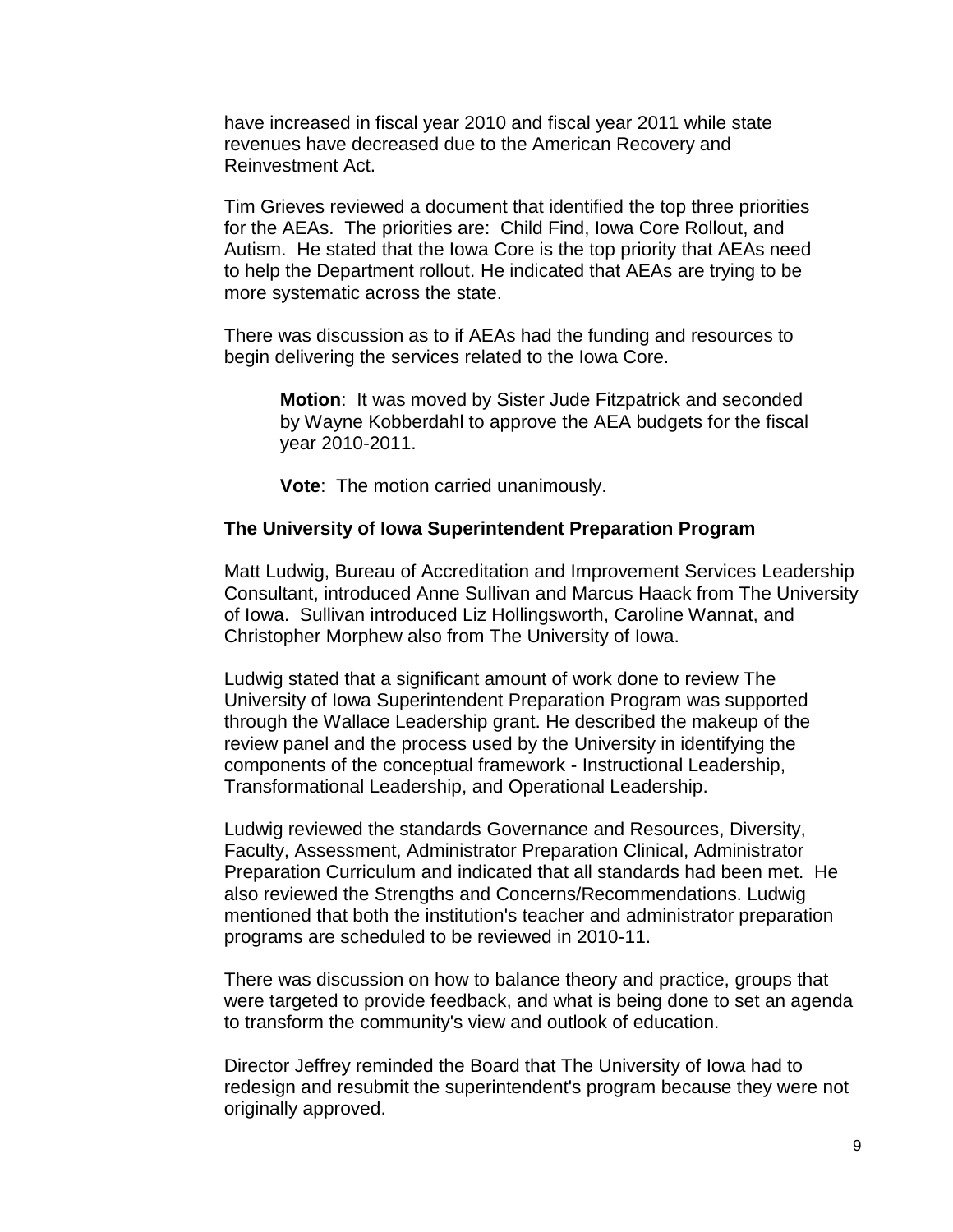**Motion:** It was moved by Valorie Kruse and seconded by LaMetta Wynn to approve The University of Iowa superintendent preparation program through the state visit cycle scheduled for the 2010-11 academic year.

**Vote**: The motion carried unanimously.

# **Discussion on State Board Retreat Agenda Items**

State Board members brainstormed ideas for the upcoming State Board retreat.

# **Student Voices**

Gail Sullivan, Chief of Staff, Office of the Director, introduced Matt Wilkerson and Jade Beehler, Spencer Community School District; Katelynn Geisinger, Colo/Nesco Community School District / Ames DMACC Career Academy Hunziker Center; and Keegan Colletier, Waukee Community School District.

Student State Board member, Frank Scaglione, moderated the session and students responded to questions regarding their future plans, teacher expectations, use of technology, what makes an effective teacher, changes in the school environment, issues for struggling students, strengths and weaknesses of the student's school experience, what role fine arts and athletics played in their school experience, teamwork between home and school, and postsecondary enrollment options.

# **Institute for Tomorrow's Workforce Update**

State Board member, Max Phillips, distributed a document entitled "Institute for Tomorrow's Workforce Recommendations." Phillips provided the history behind the development of the report and discussed the following:

Recommendations related to learner performance

- Support, assess, and enhance early childhood effort
- Enhance commitment to international and global learning

Recommendations related to teacher performance

- Expand and enhance the talent pool for teaching profession
- Enhance support for existing teachers

Recommendations related to systems performance

- Develop an enhanced learning community in the building
- Develop a system of incentives and a culture for innovation
- Enhance efficiency and effectiveness of school districts and state system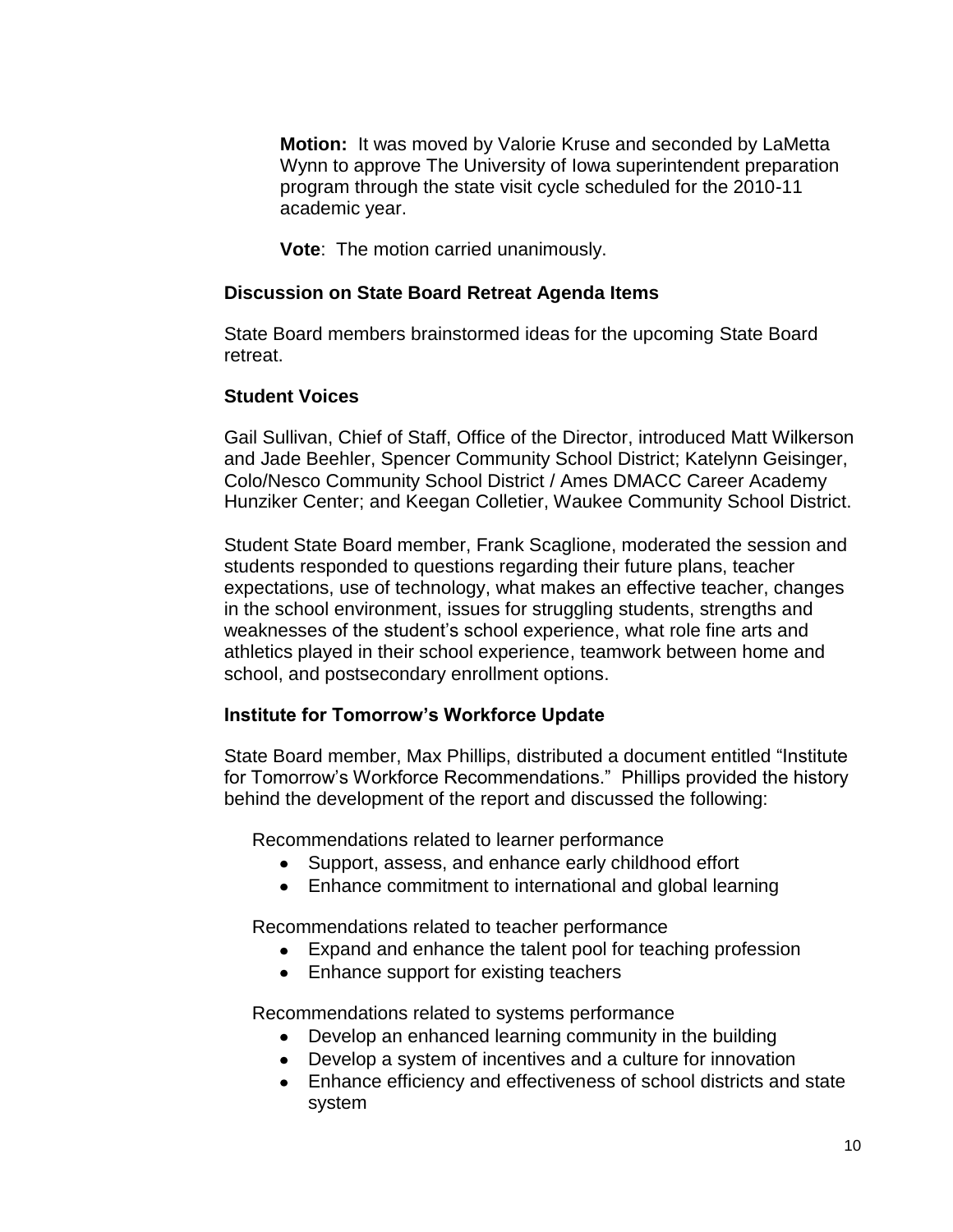There was discussion as to what the State Board could do to move any of the recommendations forward. Ideas included:

- 1) Survey superintendents regarding what rules/barriers need to change.
- 2) Continue work on teacher and superintendent preparation institutions.

# **Innovation – An Example of Quality Instruction Related to the Iowa Core**

Kevin Fangman, Division of PK-12 Education Administrator, introduced Sarah Brown Wessling, the 2010 Iowa Teacher of the Year. Wessling is one of four finalists for the National Teacher of the Year. The recipient will be announced in early May.

Wessling provided a presentation on how the Iowa Core can shape innovative practice and explored the impact of such practice by looking at student work and hearing student perspectives.

Wessling also shared segments from a videotape series that she developed as part of a grant proposal project. The videotape series is available as a resource at each of the AEAs.

# **"Sense of Urgency" Campaign Update**

Elaine Watkins-Miller, Communication Consultant, and Phil Roeder, Special Assistant to the Director's Office, Office of the Director, provided background and an update on the sense of urgency campaign. Watkins-Miller indicated that the campaign is a result of a Wallace Leadership recommendation.

Roeder reported that the campaign is designed to help support and build awareness and understanding of the Iowa Core. A plan will be presented to the sense of urgency task force in late March. There is a target completion date of August. Resources are the biggest challenge.

There was discussion on how much the campaign will be dependent on resources, the make-up of the membership, and how it came about that the Iowa Core be identified as the sense of urgency area.

# **Board Reports**

Valorie Kruse attended a Wallace Foundation meeting and work continues on sustainability. The group is also moving forward on the sense of urgency campaign.

Frank Scaglione thanked the Board members for making him feel welcome and indicated that he's learned a lot from his experience of serving on the Board. He visited Van Meter Community School District to see the innovation that is being used in that district.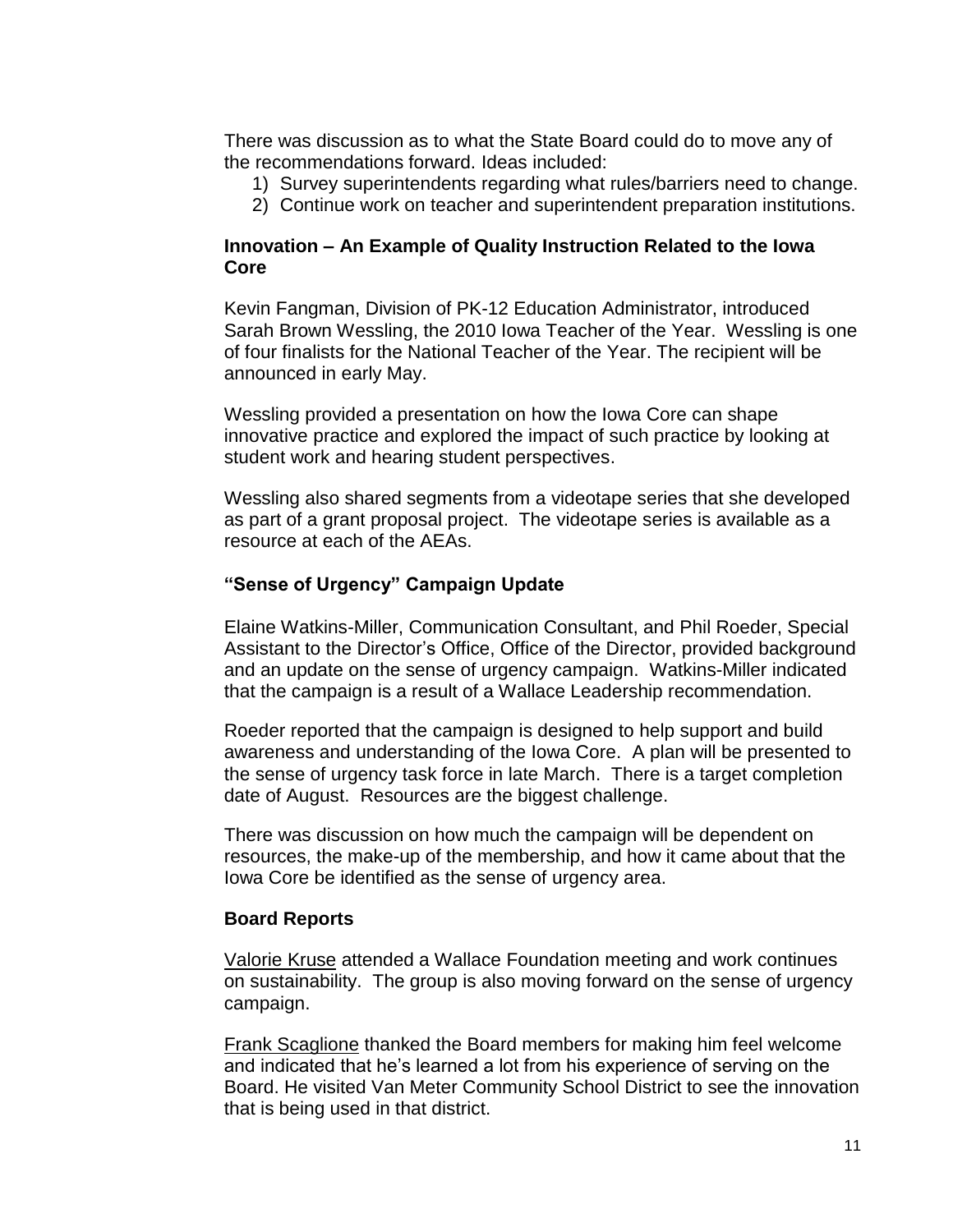Ana Lopez-Dawson will be meeting with Department staff to see how she can assist in the area of English Language Learners.

LaMetta Wynn attended a community college ICN meeting.

**Sister Jude Fitzpatrick indicated that the Coordinating Council for Hearing** Services will be meeting on April 8 and they are close to having a final report.

Wayne Kobberdahl had no report.

Charlie Edwards had no report.

#### **Innovation Program at Eastern Iowa Community College District – Green Jobs/Weatherization Programs**

Roger Utman, Division of Community Colleges and Workforce Preparation Administrator, introduced Patricia Keir, Chancellor, and Ellen Kabat Lensch, Executive Director, Resource Development/Government Relations, Eastern Iowa Community College. Lensch is also the Executive Director of the Advanced Technology Environmental and Energy Center which is a National Science Foundation Center of Excellence in the area of energy and environment.

Keir and Lensch presented on the role community colleges are playing in providing workforce training for renewable energy industries in Iowa, what the labor force challenge is with relationship to the renewable and green industries in Iowa, and how community colleges have stepped up to develop concrete plans to build the technical workforce that is going to be needed.

#### **Iowa Community College Joint Enrollment Report 2009**

Roger Utman, Division of Community Colleges and Workforce Preparation Administrator, introduced Jeremy Varner, Bureau of Community College Services Consultant.

Varner indicated that the Iowa Community College Joint Enrollment Report focuses on high school students that are also enrolled in community colleges. There are three ways students can enroll in community colleges – postsecondary enrollment option (PSEO), contract courses delivered through agreements between the school district and the community college (concurrent enrollment), and independent enrollment to the community college. PSEO and concurrent enrollment are the two main pieces of joint enrollment and both are Senior Year Plus programs.